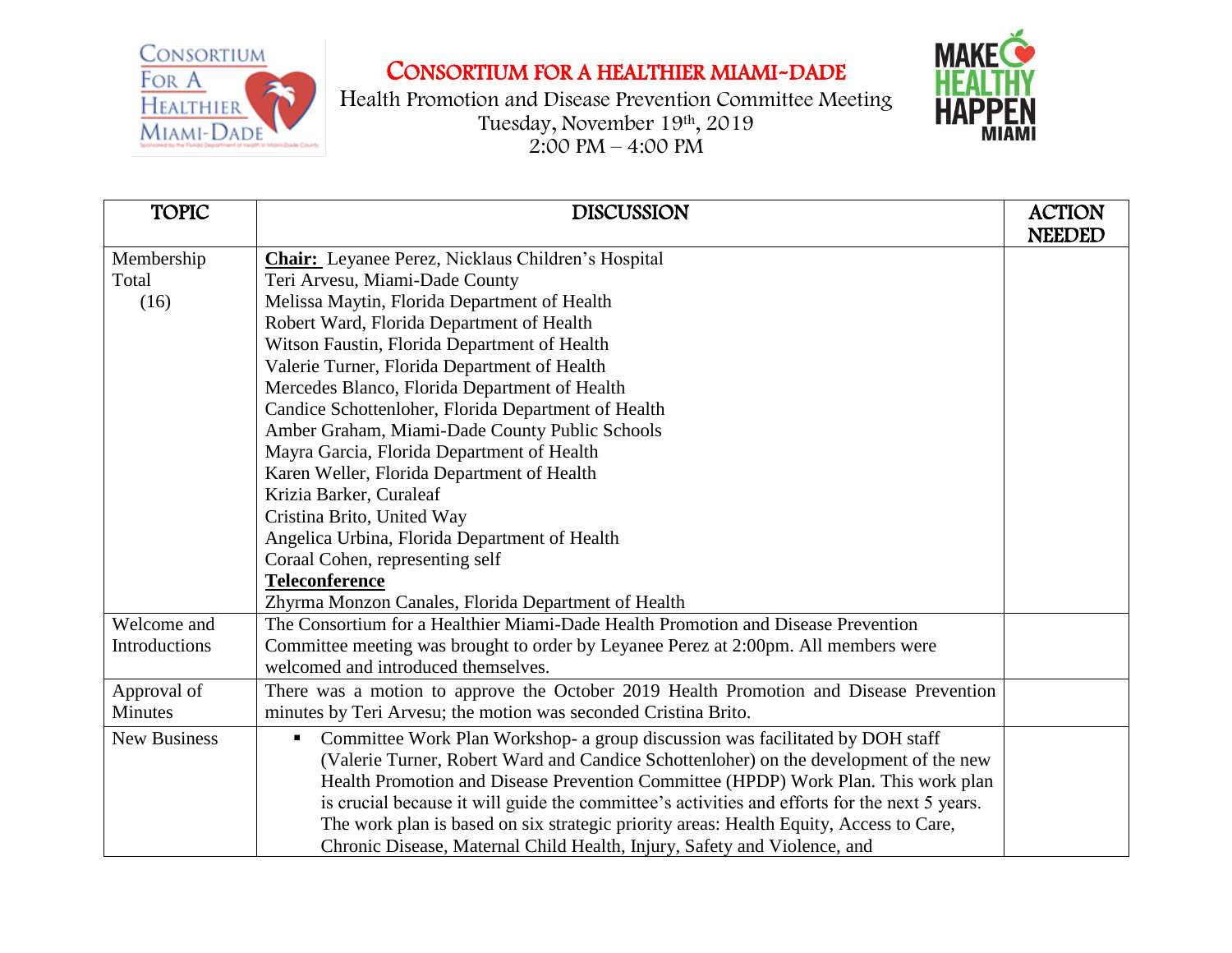CONSORTIUM FOR A HEALTHIER MIAMI-DADE



Health Promotion and Disease Prevention Committee Meeting Tuesday, November 19th , 2019  $2:00 \text{ PM} - 4:00 \text{ PM}$ 



|                                   | STD/Communicable Diseases/Emergent threats. These topic areas were selected by the<br>community based on the MAPP process and the community meeting held in July and are<br>further supported by the Consortium Strategic Plan, which was approved by the Executive<br>Board in November.<br>The Work Plan template that was sent out ahead of time to all HPDP members for<br>preview and consideration was reviewed item by item. Possible HPDP activities and<br>potential collaborative partners were discussed by members present and, on the phone,<br>and recorded by DOH staff. For each Strategic Priority area, the committee came up with<br>at least one policy, systems or environmental change. Using today's discussion and<br>suggestions, DOH staff will compile HPDP Work Plan for review by the Chairs and<br>Committee members at next meeting. |  |
|-----------------------------------|---------------------------------------------------------------------------------------------------------------------------------------------------------------------------------------------------------------------------------------------------------------------------------------------------------------------------------------------------------------------------------------------------------------------------------------------------------------------------------------------------------------------------------------------------------------------------------------------------------------------------------------------------------------------------------------------------------------------------------------------------------------------------------------------------------------------------------------------------------------------|--|
| Workgroup                         | The Walker Tracker App "Fall Festivals of America Challenge" started November 18th.                                                                                                                                                                                                                                                                                                                                                                                                                                                                                                                                                                                                                                                                                                                                                                                 |  |
| Updates                           | The link to download the app will be sent out to the Consortium. The committee will try                                                                                                                                                                                                                                                                                                                                                                                                                                                                                                                                                                                                                                                                                                                                                                             |  |
|                                   | to send monthly motivational messages through the app.                                                                                                                                                                                                                                                                                                                                                                                                                                                                                                                                                                                                                                                                                                                                                                                                              |  |
| <b>Executive Board</b><br>Updates | The Executive Board reviewed and adopted the strategic plan. The board also reviewed<br>the Tobacco-Free Workgroup Advocacy Letter which will be sent out to Miami-Dade<br>Commissioners. The letter is about tobacco retail licensing and increasing the age of<br>tobacco product use.                                                                                                                                                                                                                                                                                                                                                                                                                                                                                                                                                                            |  |
| Partner Updates                   | The Elder Issues Committee/Mayor's Initiative On Aging will be hosting the Consortium<br>for a Healthier Miami-Dade Holiday Social Gathering at Las Vegas Restaurant<br>Downtown Doral, 8550 NW 53 Street, Miami, FL 33166, 5:30-8:30PM.                                                                                                                                                                                                                                                                                                                                                                                                                                                                                                                                                                                                                            |  |
|                                   | The Curaleaf facility in Doral is open for tours for those interested in more information.                                                                                                                                                                                                                                                                                                                                                                                                                                                                                                                                                                                                                                                                                                                                                                          |  |
|                                   | United Way is preparing for its response plan. It helps address gaps of services and what<br>topics need to be addressed. United Way will also be working on their transformation<br>fund to see how they can impact healthy aging and healthy living in school sites.                                                                                                                                                                                                                                                                                                                                                                                                                                                                                                                                                                                              |  |
|                                   | On December $10th$ at 6:00pm there will be a series of presentations on Aging. It will take<br>place at the University of Miami. An invitation will be sent out when available.                                                                                                                                                                                                                                                                                                                                                                                                                                                                                                                                                                                                                                                                                     |  |
|                                   |                                                                                                                                                                                                                                                                                                                                                                                                                                                                                                                                                                                                                                                                                                                                                                                                                                                                     |  |